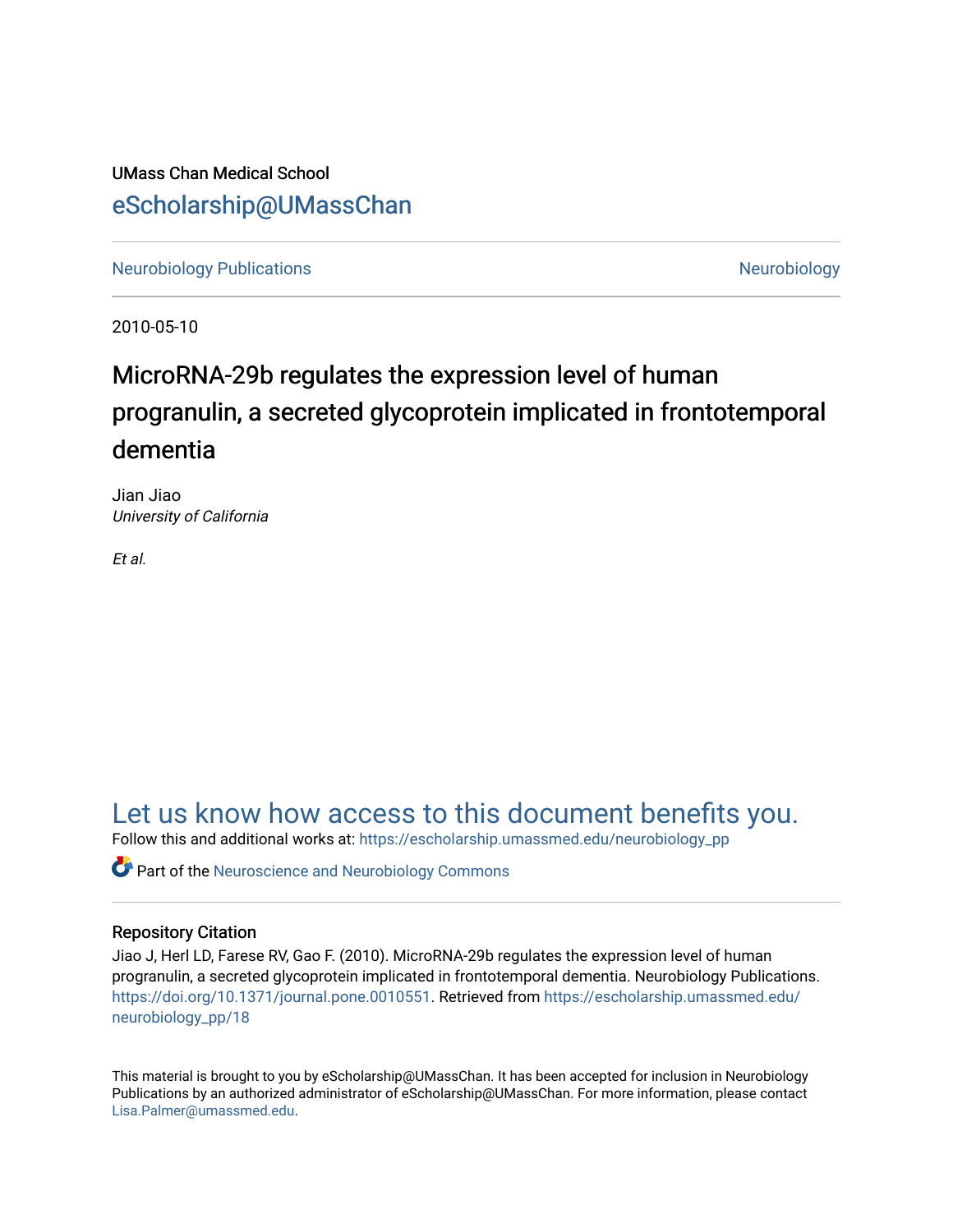# MicroRNA-29b Regulates the Expression Level of Human Progranulin, a Secreted Glycoprotein Implicated in Frontotemporal Dementia

# Jian Jiao<sup>1</sup>, Lauren D. Herl<sup>2,3</sup>, Robert V. Farese, Jr.<sup>2,3</sup>, Fen-Biao Gao<sup>1,3,4</sup>\*

1 Gladstone Institute of Neurological Disease and Department of Neurology, University of California San Francisco, San Francisco, California, United States of America, 2 Gladstone Institute of Cardiovascular Disease and Departments of Medicine and of Biochemistry and Biophysics, University of California San Francisco, San Francisco, California, United States of America, 3 Biomedical Sciences Graduate Program, University of California San Francisco, San Francisco, California, United States of America, 4 Departments of Neurology and Neurobiology, University of Massachusetts Medical School, Worcester, Massachusetts, United States of America

# Abstract

Progranulin deficiency is thought to cause some forms of frontotemporal dementia (FTD), a major early-onset agedependent neurodegenerative disease. How progranulin (PGRN) expression is regulated is largely unknown. We identified an evolutionarily conserved binding site for microRNA-29b (miR-29b) in the 3' untranslated region (3'UTR) of the human PGRN (hPGRN) mRNA. miR-29b downregulates the expression of luciferase through hPGRN or mouse PGRN (mPGRN) 3'UTRs, and the regulation was abolished by mutations in the miR-29b binding site. To examine the direct effect of manipulating endogenous miR-29b on hPGRN expression, we established a stable NIH3T3 cell line that expresses hPGRN under the control of the cytomegalovirus promoter. Ectopic expression of miR-29b decreased hPGRN expression at the both mRNA and protein levels. Conversely, knockdown of endogenous miR-29b with locked nucleic acid increased the production and secretion of hPGRN in NIH3T3 cells. Endogenous hPGRN in HEK 293 cells was also regulated by miR-29b. These findings identify miR-29b as a novel posttranscriptional regulator of PGRN expression, raising the possibility that miR-29b or other miRNAs might be targeted therapeutically to increase hPGRN levels in some FTD patients.

Citation: Jiao J, Herl LD, Farese RV Jr, Gao F-B (2010) MicroRNA-29b Regulates the Expression Level of Human Progranulin, a Secreted Glycoprotein Implicated in Frontotemporal Dementia. PLoS ONE 5(5): e10551. doi:10.1371/journal.pone.0010551

Editor: Mark R. Cookson, National Institutes of Health, United States of America

Received January 21, 2010; Accepted April 18, 2010; Published May 10, 2010

Copyright: © 2010 Jiao et al. This is an open-access article distributed under the terms of the Creative Commons Attribution License, which permits unrestricted use, distribution, and reproduction in any medium, provided the original author and source are credited.

Funding: This work was supported by the Consortium for FTD Research and the National Institutes of Health (NS066586 and NS057553). The funders had no role in study design, data collection and analysis, decision to publish, or preparation of the manuscript.

Competing Interests: The authors have declared that no competing interests exist.

\* E-mail: fen-biao.gao@umassmed.edu

### Introduction

Frontotemporal dementia (FTD) is associated with focal atrophy in the frontal and/or temporal lobes that alters personality and social behaviors and impairs language and cognition, among other clinical manifestations [1]. FTD is now recognized as the most common cause of early onset dementia in people under the age of 60, but effective treatment is still unavailable [2]. In addition to pathogenic mutations in TAU [3,4], several disease genes have been identified that offer great hope for elucidating the pathogenic mechanisms of FTD and developing therapeutic approaches. These genes encode the AAA-type ATPase valosin-containing protein [5], the endosomal sorting complex required for transport III (ESCRT-III) component CHMP2B [6], and a secreted glycoprotein called progranulin [7,8]. In addition, two RNAbinding proteins, TDP-43 [9,10] and FUS [11,12], have been identified in subsets of FTD brains as major ubiquitylated proteins in tau-negative cytoplasmic inclusions.

Among these pathogenic factors, progranulin stands out with two unique features. First, encoded by the GRN gene, it is the only secreted protein [13]. Second, the underlying mechanism of FTD associated with progranulin mutations is thought to be haploinsufficiency [7,8], whereas other disease proteins seem to contribute to pathogenesis, at least in part, through toxic gain-of-function mechanisms [14–17]. Thus, molecular interventions that increase the production and secretion of progranulin from the remaining wildtype GRN allele are potential therapeutic strategies. In principle, progranulin expression and secretion in neurons or other cell types in the brain could be regulated by multiple mechanisms—none of which have been extensively investigated.

MicroRNAs (miRNAs) are small, noncoding RNAs that regulate gene expression mostly by binding to the 3' untranslated region  $(3'UTR)$  of target mRNAs [18,19]. Typically  $21-23$ nucleotides long, miRNAs repress translation or decrease the stability of their target mRNAs [18–20]. Some miRNAs evidently upregulate the expression of their target mRNAs by binding to 5'UTRs or coding regions [21,22]. miRNAs are involved in gene expression in a wide range of cellular and developmental contexts, including the nervous system [23–25]. Although the human genome has 500 or more miRNAs, each predicted to target hundreds of mRNAs [18–20], few miRNA–target interactions have been validated experimentally. Because of their small size, miRNAs and their target sites are becoming attractive candidates for developing potential therapeutic approaches for human diseases [26].

In this study, we identified a miR-29b binding site in the 3'UTR of hPGRN mRNA. Both overexpression and locked nucleic acid (LNA) knockdown experiments demonstrated a role for miR-29b in regulating progranulin expression through its 3'UTR. Increased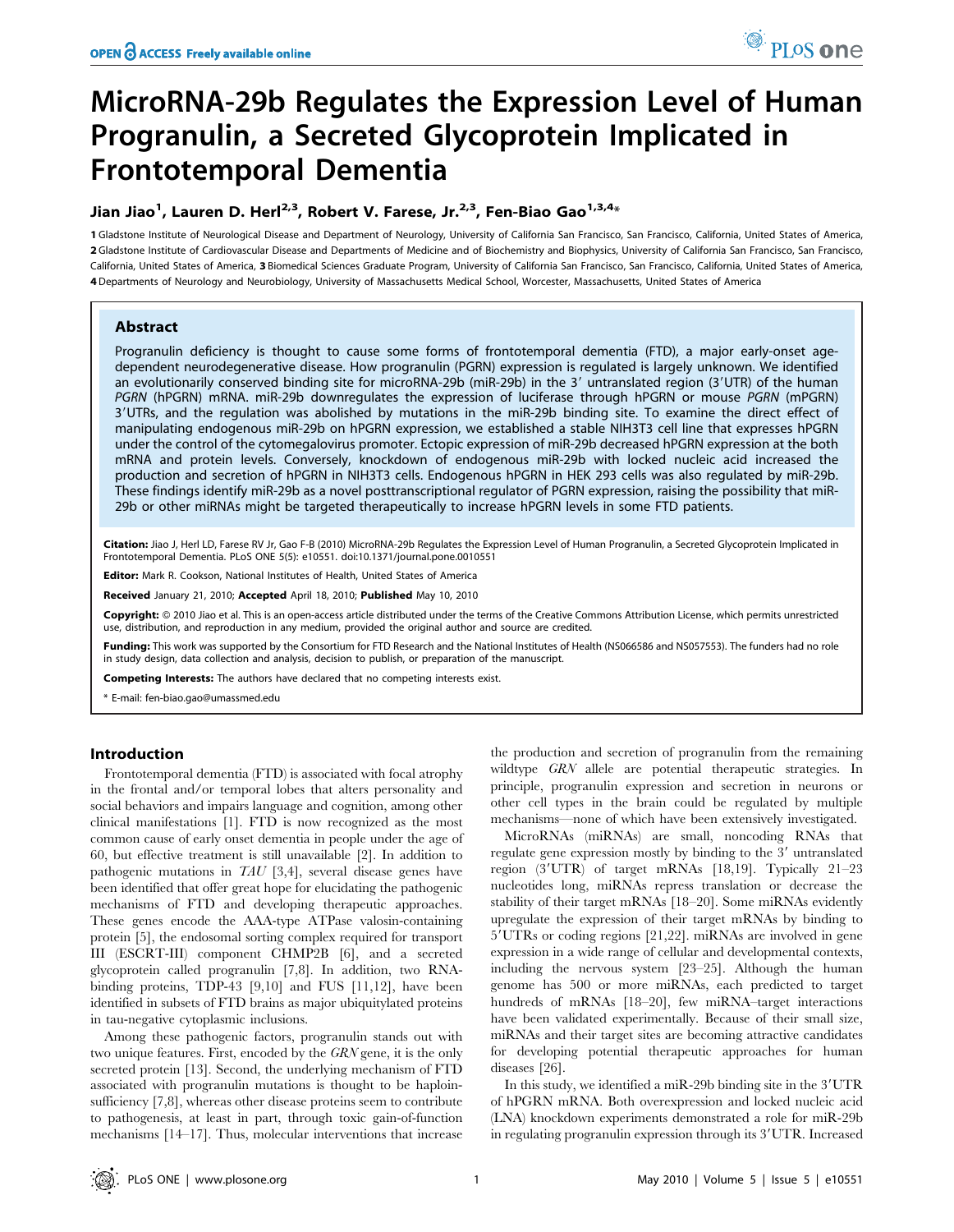progranulin translation led to increased secretion. Thus, miR-29b is novel regulator of progranulin expression, raising the possibility of manipulating the activities of miR-29b and other miRNAs in the adult brain to treat FTD associated with progranulin deficiency.

# Results

# The 3'UTR of hPGRN mRNA Contains a Predicted miR-29b Binding Site

It remains challenging to use computational approaches to systematically and accurately predict the genome-wide targets of each miRNA and potential miRNAs that regulate a specific mRNA under physiological conditions [27]. To identify miRNAs that regulate hPGRN expression, we used an miRNA target prediction program that considers complementarity, target site accessibility, and the extent of evolutionary conservation [28]. This program predicted a putative binding site for miR-29b in the hPGRN 3'UTR, which contains about 300 nucleotides (Fig. 1A, B). MiR-29b is highly conserved in vertebrates, and its nucleotide sequence is 100% identical among several species (Fig. 1C). Although 3'UTR sequences tend to drift more rapidly during evolution [27], the putative binding sites for miR-29b in PGRN 39UTRs are also highly conserved in mammals, with only one nucleotide difference between humans and rodents (Fig. 1D), suggesting an evolutionarily conserved miRNA–mRNA interaction with potentially important regulatory functions. Moreover, miR-29b is highly expressed in adult brains and in postmitotic neurons [29]. This expression pattern overlaps with that of progranulin [30]. Thus, miR-29b is a good candidate miRNA that may directly regulate progranulin expression. The following studies were intended to address this question in detail.

# miR-29b Suppresses Expression of the Luciferase Reporter Containing the hPGRN 3'UTR

To validate the interaction between miR-29b and the hPGRN 3'UTR, we cloned hPGRN 3'UTR into the reporter vector to serve as the 3'UTR of the luciferase coding region (Fig. 2A). We also cloned the 421-nucleotide genomic fragment that contains pre-miR-29b-1 into the pSuper vector (Fig. 2A). Cotransfection of these two vectors into HEK293 cells decreased luciferase expression to a greater extent than a control vector that lacked miRNAs (Fig. 2B). Cotransfection of miR-29b-1 and the luciferase vector without hPGRN 3'UTR did not affect luciferase expression (data not shown). Thus, miR-29b-1 acts through hPGRN  $3'UTR$ to regulate luciferase expression.

Mature miR-29b can be produced from two precursors encoded by two genes located on chromosomes 7 and 1, respectively. Expression of pre-miR-29b-1 or pre-miR-29b-2 suppressed the expression of luciferase with hPGRN  $3'UTR$  (Fig. 2B), suggesting that both genes indeed can produce functional mature miR-29b to regulate hPGRN 3'UTR. No suppression was seen after cotransfection with a negative control vector expressing miR-9 [31], which has no predicted binding site in hPGRN mRNA (Fig. 2C). Since hPGRN and mPGRN mRNAs contain conserved binding sites for miR-29b (Fig. 1D), and the effects of miRNAs depend on the secondary structures of surrounding mRNA sequences, we also examined whether miR-29b could also interact with mPGRN mRNA. We cloned mPGRN 3'UTR into the luciferase reporter construct and found that indeed miR-29b also suppressed luciferase expression through mPGRN 3'UTR (Fig. 2C).

In addition to vector-based expression of pre-miR-29b-1, which produces mature miR-29b after being transfected into HEK293 cells, we also used miRNA mimics, which are double-stranded RNA oligonucleotides that are chemically modified with Dharmacon ON-TARGET (Themo Scientific Dharmacon). Transfection of miR-29b but not miR-9 mimics decreased luciferase reporter expression (Fig. 2D). For this experiment, mimics for celmiR-67, which does exist in mammals, were used as the control. These findings raise the possibility that miR-29b may specifically interact with hPGRN 3'UTR.

# miR-29b Directly Interacts with the Predicted Binding Site in the hPGRN 3'UTR

To examine whether the interaction between miR-29b and hPGRN 3'UTR is direct or indirect, we generated mutations in miR-29b. In pre-miR-29b-1, we mutated two nucleotides in the



Figure 1. Identification of a miR-29b target site in the 3'UTR of hPGRN mRNA. (A) Schematic representation of hPGRN mRNA (NM\_002087.2 showing with the predicted miR-29b binding site in the 39UTR. (B) The actual nucleotide sequences in hPGRN mRNA and miR-29b show partial match. (C) Sequence alignment indicates that miR-29b is 100% conserved in vertebrates. (D) The predicted miR-29b binding site in hPGRN 3'UTR is highly conserved in mammals. The miR-29b seed sequences and their predicted binding sites in the hPGRN 3'UTR are shown underlined. The conserved nucleotides are in grey. doi:10.1371/journal.pone.0010551.g001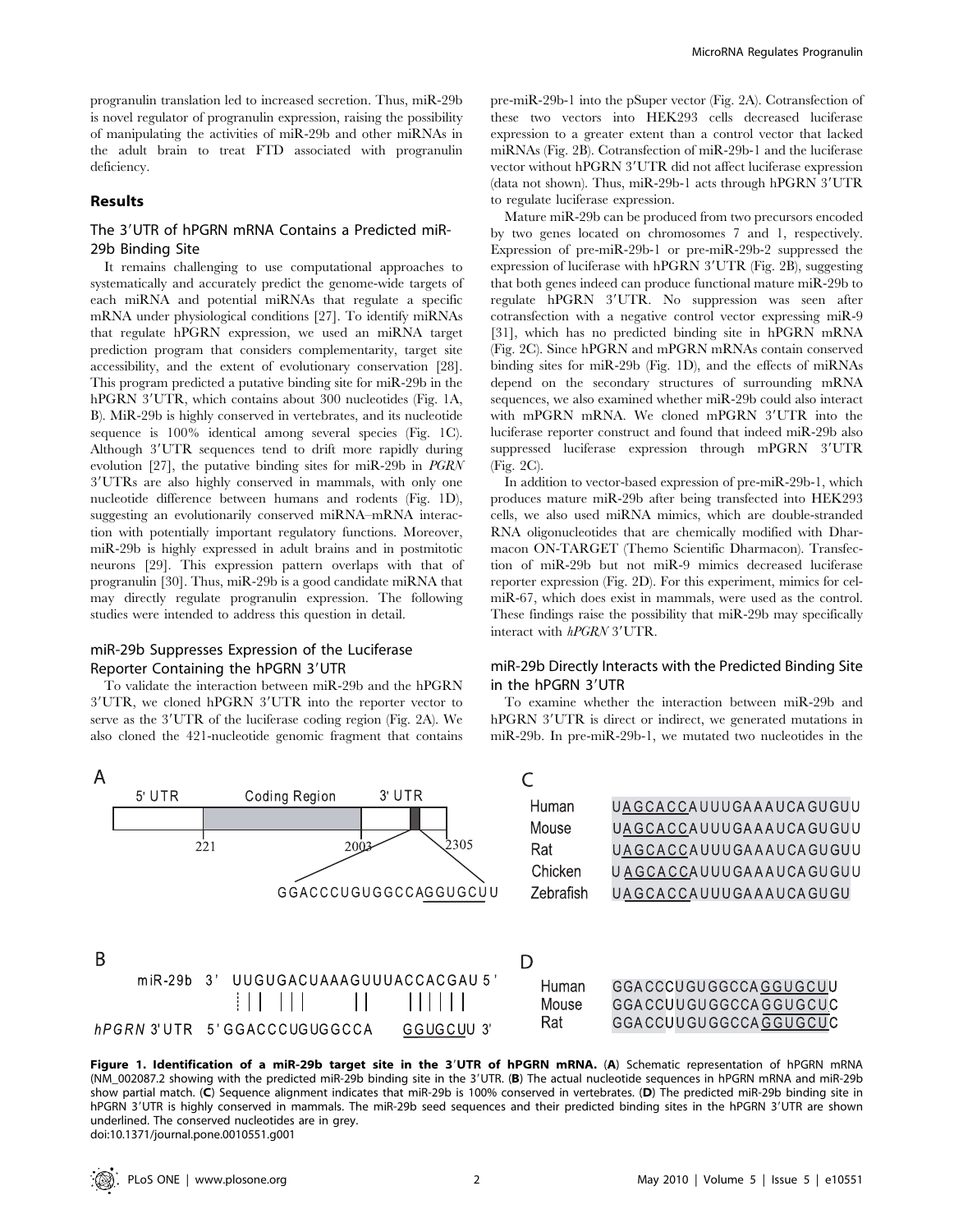

Figure 2. MiR-29b suppresses the expression of the luciferase reporter with hPGRN 3'UTR. (A) Schematic representation of the constructs used in the luciferase reporter assay. hPGRN 3'UTR was cloned into the luciferase vector containing the SV40 promoter, which was cotransfected with the vector encoding pre-miR-29b-1 and H1 promoter. (B) Both pre-miR-29b-1 and pre-miR-29b-2, two genes located on different chromosomes that produce the identical mature miR-29b, had similar effects on luciferase expression. (C) Coexpression of miR-29b but not miR-9 suppressed the expression of luciferase with hPGRN 3'UTR. miR-29b also suppressed the expression of luciferase with mPGRN 3'UTR. (D) Luciferase activity was also reduced by a miR-29b mimic but not by a miR-9 mimic. Cel-miR-67 (Dharmacon), which doesn't exist in mammals, was used as the control. Values are mean  $\pm$  SEM. \*\* $P$ <0.01. \*\*\* $P$ <0.001. doi:10.1371/journal.pone.0010551.g002

miR-29b seed region from CC to GG (Fig. 3A). To ensure that mutant pre-miR-29b-1 maintains its stem loop structure so that it can be properly processed to produce mature miR-29b, we also mutated GG in the opposite strand of the stem into CC (Fig. 3A). Cotransfection of normal but not the mutant pre-miR-29b-1 suppressed luciferase reporter expression (Fig. 3B). Moreover, we also mutated the miR-29b binding site in hPGRN 3'UTR in which GTG was changed to ACA (Fig. 3C). With such mutations present in hPGRN 3'UTR, luciferase expression failed to be regulated by miR-29b produced from the vector expressing its precursor (Fig. 3D). Moreover, miR-29b mimics were unable to suppress luciferase expression with a different mutant hPGRN 3'UTR in which GTG in the miR-29b binding site was mutated to CAC (Fig. 3C, D). These experiments demonstrate that miR-29b interacts directly with the binding site in hPGRN 3'UTR to regulate luciferase reporter expression.

# miR-29b Suppresses the Production and Secretion of hPGRN

Next, we examined the regulation of endogenous hPGRN by miR-29b. First, to more specifically investigate the regulation of hPGRN expression at the posttranscriptional level, we cloned hPGRN with its full 3'UTR into the pcDNA3.1(-) vector, in which hPGRN is under the control of the pCMV promoter. We transfected this plasmid into NIH3T3 cells and established stable cell lines (hPGRN-3T3) in which constitutive hPGRN expression was relatively constant, enabling greater sensitivity for detecting miRNA-induced changes in expression at the post transcriptional level.

Transfection of hPGRN-3T3 cells with the pre-miR-29b-1 vector significantly increased the level of mature miR-29b (Fig. 4A). Correspondingly, the level of intracellular hPGRN as detected on western blot was decreased by about 35% (Fig. 4B, C). Although NIH3T3 cells also express PGRN, the antibody we used recognized transfected hPGRN but not its mouse counterpart expressed endogenously in NIH 3T3 Cells. We repeated the transfection experiments and measured hPGRN levels with ELISAs. Again, miR-29b significantly reduced the level of intracellular hPGRN in hPGRN-3T3 cells (Fig. 4D).

We also used miR-29b mimics to increase the level of mature miR-29b (Fig. 4A). The levels of intracellular hPGRN measured by ELISA were significantly decreased by miR-29b mimics but not by control mimics (Fig. 5A). Since progranulin is a secreted molecule and its reduced trophic function is thought to underlie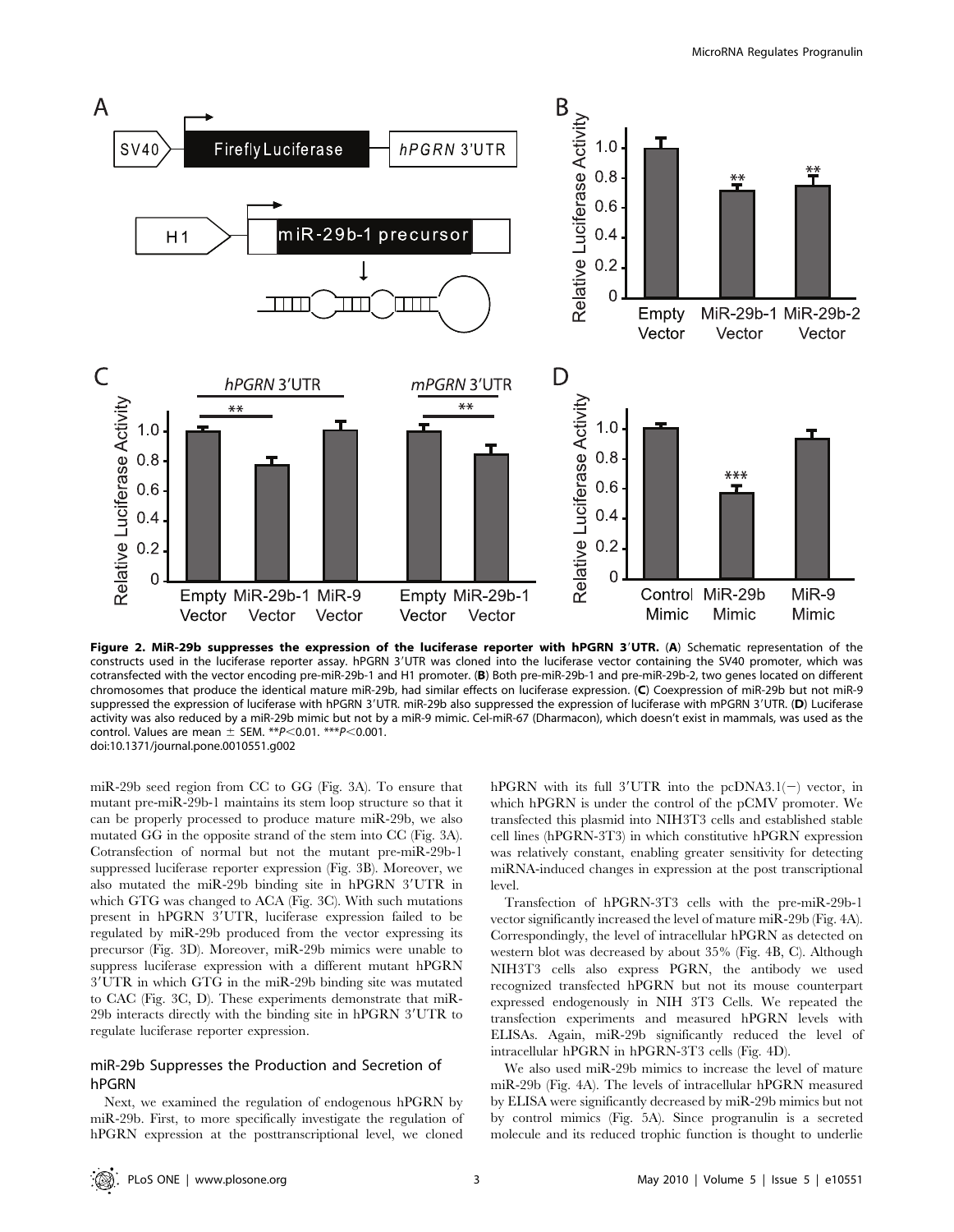

Figure 3. miR-29b directly targets hPGRN 3'UTR through the seed region. (A) The seed region of miR-29b and the opposite strand in the stem-loop in the precursor were mutated. (B) HEK293FT cells were transfected with luciferase constructs and wildtype or mutant miR-29b precursors. Luciferase activity was reduced by miR-29b but not by mutant miR-29b. (C) The seed region binding site in the hPGRN 3'UTR was mutated. Two different mutant 3'UTR were generated. (D) Mutant hPGRN 3'UTR did not respond to miR-29b suppression. Mutant 1 was used for experiment with the miR-29b vector. Mutant 2 was used for experiment with the miR-29b mimic. The seed region is underlined. \*\*P<0.01. n.s. not significant. doi:10.1371/journal.pone.0010551.g003

the pathogenesis of FTD [7,8], we wondered whether miRNA regulation of hPGRN expression also affects the level of its secreted form. As expected, an increased level of miR-29b led to a lower level of hPGRN in the medium (Fig. 5B), correlating with the decreased expression in hPGRN-3T3 cells. miRNAs can regulate gene expression through either translational suppression or mRNA stability or both. The decrease in the level hPGRN protein as we observed is likely due to a decrease in hPGRN mRNA stability since we found by quantitative RT-PCR that the level of hPGRN mRNA was also decreased by miR-29b mimics (Figure 5C).

To examine whether miR-29b also regulates the expression of endogenous hPGRN, we transfected the human cell line HEK293 cells with miR-29b mimics and measured the levels of intracellular and secreted hPGRN. To ensure that we measured the changes in hPGRN levels after the treatment with miR-29b mimics, we changed culture medium 24 h after transfection. During our studies, we noticed that the transcriptional regulation of endogenous hPGRN expression in HEK293 and other cell lines is sensitive to extracellular stimuli and different experimental manipulations (J. Jiao, unpublished observations), thus, we performed this experiment with a high sample number  $(n = 12)$ per treatment). Indeed, we found that indeed the expression levels of endogenous intracellular hPGRN (Fig. 5D) and secreted hPGRN (Fig. 5E) were decreased by miR-29b mimics.

# miR-29b Knockdown Increases the Levels of Intracellular and Secreted hPGRN

Since ectopic expression of miR-29b suppressed hPGRN expression, we used locked nucleic acid (LNA)-mediated miRNA silencing to determine whether loss of endogenous miR-29b activity enhances hPGRN expression in stably transfected hPGRN-3T3 cells. Transfection of miR-29b-specific LNA probes reduced endogenous miR-29b levels by about 80% (Fig. 6A). Correspondingly, the intracellular level of hPGRN increased by about 19%, as measured by ELISA (Fig. 6B). The level of secreted hPGRN increased to a similar extent after miR-29b knockdown (Fig. 6B). Thus, hPGRN expression can be regulated by manipulating the activity of endogenous miR-29b.

#### **Discussion**

About 5–10% of familial cases of FTD are caused by mutations in GRN [2]. Many pathogenic mutations reduce hPGRN levels, indicating a haploinsufficiency pathogenic mechanism [7,8]. In carriers of GRN mutations, the normal allele of GRN is still functional. Thus, molecular interventions that increase the production and secretion of hPGRN from the normal gene are conceivably potential therapeutic avenues. However, very little is known about how hPGRN expression is regulated at the transcriptional and translational levels. Here we provide multiple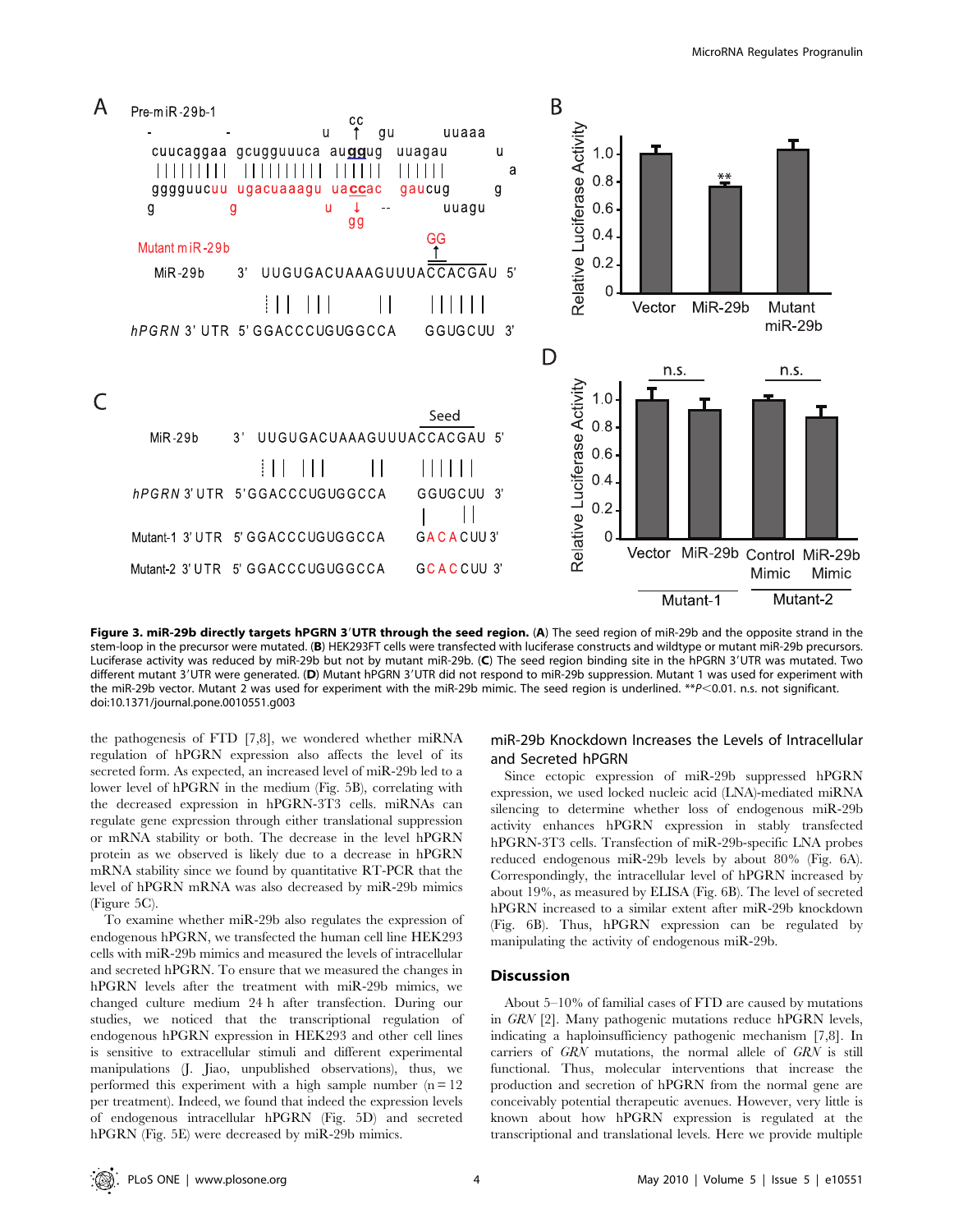

Figure 4. MiR-29b decreases the levels of intracellular and secreted hPGRN. (A) The relative levels of mature miR-29b in hPGRN-3T3 cells were increased by transient expression of the miR-29b precursor or miR-29b mimic. (B) Western blot analysis showing that the lower intracellular levels of hPGRN in hPGRN-3T3 cells after ectopic expression of pre-miR-29b-1. Actin was used as the loading control. (C) Quantification of relative intracellular hPGRN levels with or without the overexpression of pre-miR-29b-1.  $n = 4$ . WB: western blot. (D) The relative intracellular levels of hPGRN with or without overexpression of pre-miR-29b-1 were also measured by ELISA. doi:10.1371/journal.pone.0010551.g004

lines of experimental evidence to demonstrate that miR-29b is a novel regulator of hPGRN production.

We identified miR-29b with a miRNA target prediction program that takes into account the secondary structures of target mRNAs and seed region complementarity [28]. We also confirmed that miR-29b interacts directly with the hPGRN 39UTR and regulates the expression level of endogenous hPGRN. An important experimental approach in this study is the use of a stable NIH3T3 cell line that expresses hPGRN under the control of the CMV promoter. During our study, we noticed that the level of endogenous progranulin is very sensitive to many extracellular stimuli, which makes it difficult to examine the specific effects of miRNAs. The use of the stably transfected cell line allowed us to bypass the effects of our experimental manipulation on the transcription of endogenous progranulin and focus on the effects of miRNAs on posttranscriptional regulation of progranulin expression with a more sensitive system. As expected, the effect of miR-29b on progranulin expression is not as dramatic as that of transcription factors, consistent with the notion that in many cases, miRNAs fine tune gene expression [20,27].

MiR-29b is downregulated in several types of tumor cells [32–34], which is in reverse correlation with the increased progranulin expression in tumor cells [35]. Thus, the regulatory interaction between miR-29b and hPGRN may exist during tumorigenesis as well. In the nervous system, miR-29b is developmentally regulated, with the highest level in adult mouse

brain [29]. Interestingly, the miR-29a/b-1 cluster is significantly decreased in the brains of Alzheimer's disease patients, and the decrease correlates with the increased level of  $\beta$ -secretase [29]. MiR-29b regulates several other mRNA targets as well [33,34,36,37], consistent with the notion that each miRNA targets many mRNAs in different cellular and developmental settings [27]. Thus, caution is needed when considering miRNAs as potential therapeutic target. In the case of progranulin, the potential effects of miR-29b knockdown on other mRNA targets and biological processes must be considered. With that stated, miRNAs are attractive potential drug targets for FTD because antigomirs are relative small and have been used successfully in in vivo models of cardiovascular diseases [38].

Two other miRNAs, miR-588 and miR-615-5p, were predicted to target hPGRN mRNA by more than two target prediction programs. miR-588 but not miR-615-5p also suppressed hPGRN expression in stable cell lines (data not shown), indicating that multiple miRNAs may be potential targets for therapeutic manipulation of hPGRN levels. Indeed, miR-659 also inhibits hPGRN expression [39]. Interestingly, a common genetic variant (rs5848) in the binding site of miR-659 increases the inhibition of hPGRN expression by miR-659 [39]. Thus, alterations in the miRNA pathway may contribute to the molecular pathogenesis of FTD, although the specific role of this genetic variant (rs5848) in the pathogenesis of FTD remains to be clarified [39,40].

It seems certain that, in addition to miRNA regulation, the production and secretion of hPGRN is regulated at multiple levels by several other mechanisms. It will be important to investigate all these molecular pathways to identify the most promising molecular targets to increase the levels of hPGRN in patients with FTD.

#### Materials and Methods

#### Cell Culture

HEK293FT cells (Invitrogen) were maintained in Dulbecco's modified Eagle medium (Gibco) supplemented with 10% fetal bovine serum. An hPGRN-expressing NIH-3T3 stable cell line (hPGRN-3T3) was established by transfecting  $pcDNA3.1(-)$ containing full-length hPGRN cDNA (including the 3'UTR) into NIH3T3 cells (Invitrogen) and selecting cells with G418 for 3 weeks.

#### DNA Constructs

The full-length 3'UTRs of hPGRN and mPGRN mRNAs were amplified from cDNAs of HEK293FT or genomic DNAs from mouse ES cells by PCR. 5'-TCTAGAGGGACAGTACTGA AGACT-3' (forward primer) and 5'-TCTAGAGAAAGTGTA-CAAACTTT ATTG-3' (reverse primer) were used to amplify hPGRN 3'UTR and 5'-TCTAGA GGAAGGGCTACA-GACTTA-3' (forward primer) and 5'-TCTAGAGAAAGTGTA CAAACTTTATTG-3' (reverse primer) were used to amplify mPGRN 3'UTR. The primers were designed to put an XbaI restriction enzyme site at both the  $5'$  and  $3'$  ends of the PCR products, which were then subcloned into the XbaI site of the PGL3 promoter vector containing the luciferase reporter (Promega).

MiR-29b precursors were amplified from HEK293FT genomic DNA using 5'-GTCGA CCTGACTGCCATTTG-3' and 5'-ATCGA TGCTCTCCCATCAATA-3' for pre-miR-29b-1 on chromosome 7 and 5'-GTCGACT GTGTTTATTTTAAACA-CAA-3' and 5'-ATCGATTGAATCTCCCTTCT TTCTT-3' for pre-miR-29b-2 on chromosome 1. SalI and ClaI restriction enzyme sites were placed at the ends of the PCR products for subcloning into the pSuper basic vector (OligoEngine).

Full-length hPGRN cDNA with the 3'UTR in pCMV-SPORT6 was from Open Biosystems (Thermo Scientific). The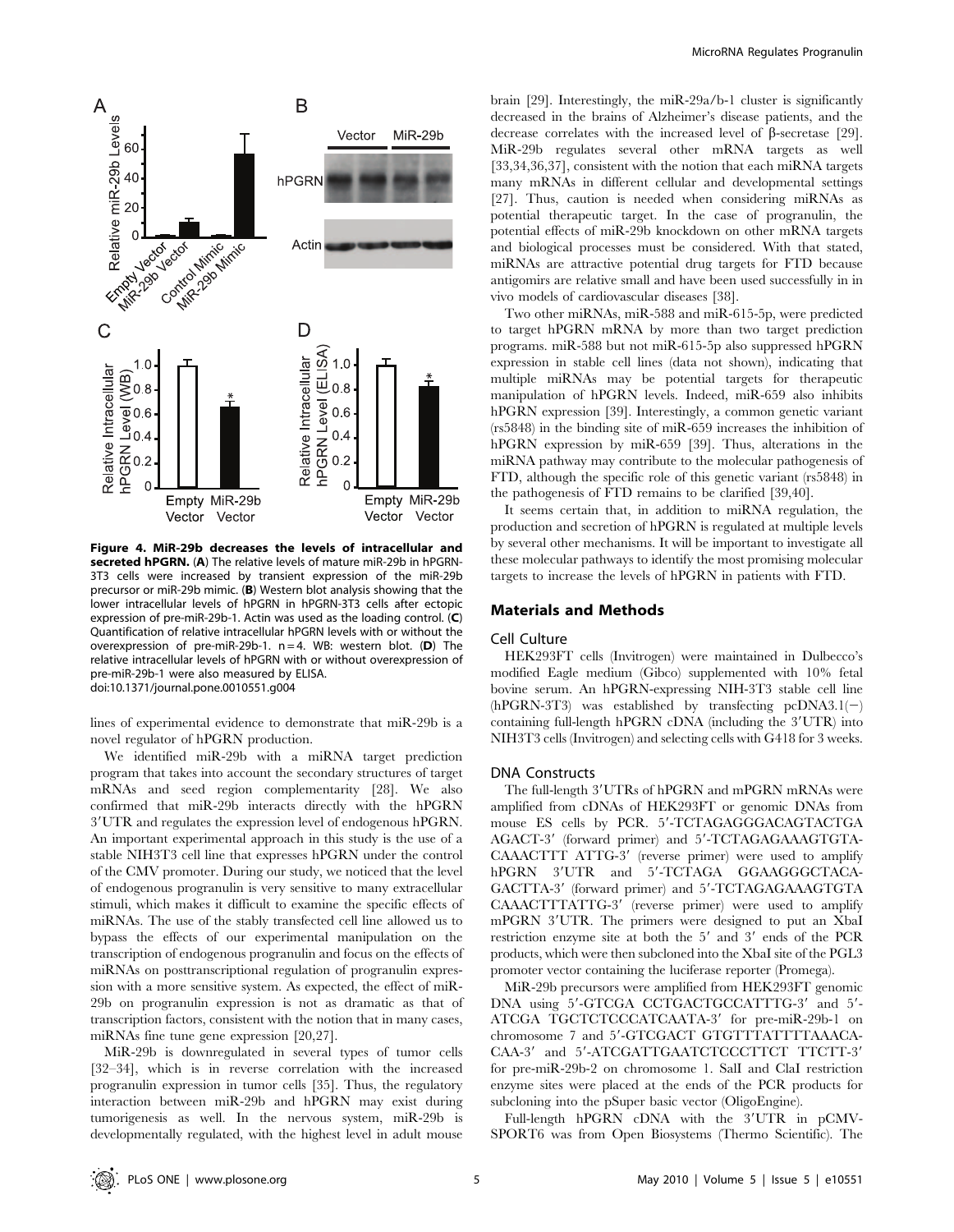

Figure 5. (A, B) hPGRN-3T3 cells were transfected with miR-29b or negative control mimics, and the relative hPGRN levels in total cell lysates (A) and medium (B) were determined by ELISA. In all cases, the relative level of the control was set as 1.0. Values are mean  $\pm$  SEM. \*P<0.05. \*\*P<0.01. \*\*\*P<0.001. (C) Quantitative RT-PCR analysis revealed that the level of hPGRN mRNA was decreased by miR-29b mimics. (D, E) The relative hPGRN levels in total cell lysates (D) and medium (E) of HEK293 cells as determined by ELISA after transfection with miR-29b or control mimics. Value are mean  $\pm$  SEM. \*\*  $P$ <0.01, \*\*\* P<0.001. n = 12. doi:10.1371/journal.pone.0010551.g005



Figure 6. Knockdown of endogenous miR-29b led to increased production and secretion of hPGRN. (A) qRT-PCR confirmed that mature miR-29b level was decreased by about 80% in hPGRN-3T3 cells transfected with miR-29b-specific LNA. (B) hPGRN-3T3 cells were transfected with miR-29b-specific or scrambled LNA knockdown probes, and the hPGRN levels in total cell lysates and medium were determined by ELISA. Values are mean  $\pm$  SEM. \*P<0.05, \*\*P<0.01. n = 4. doi:10.1371/journal.pone.0010551.g006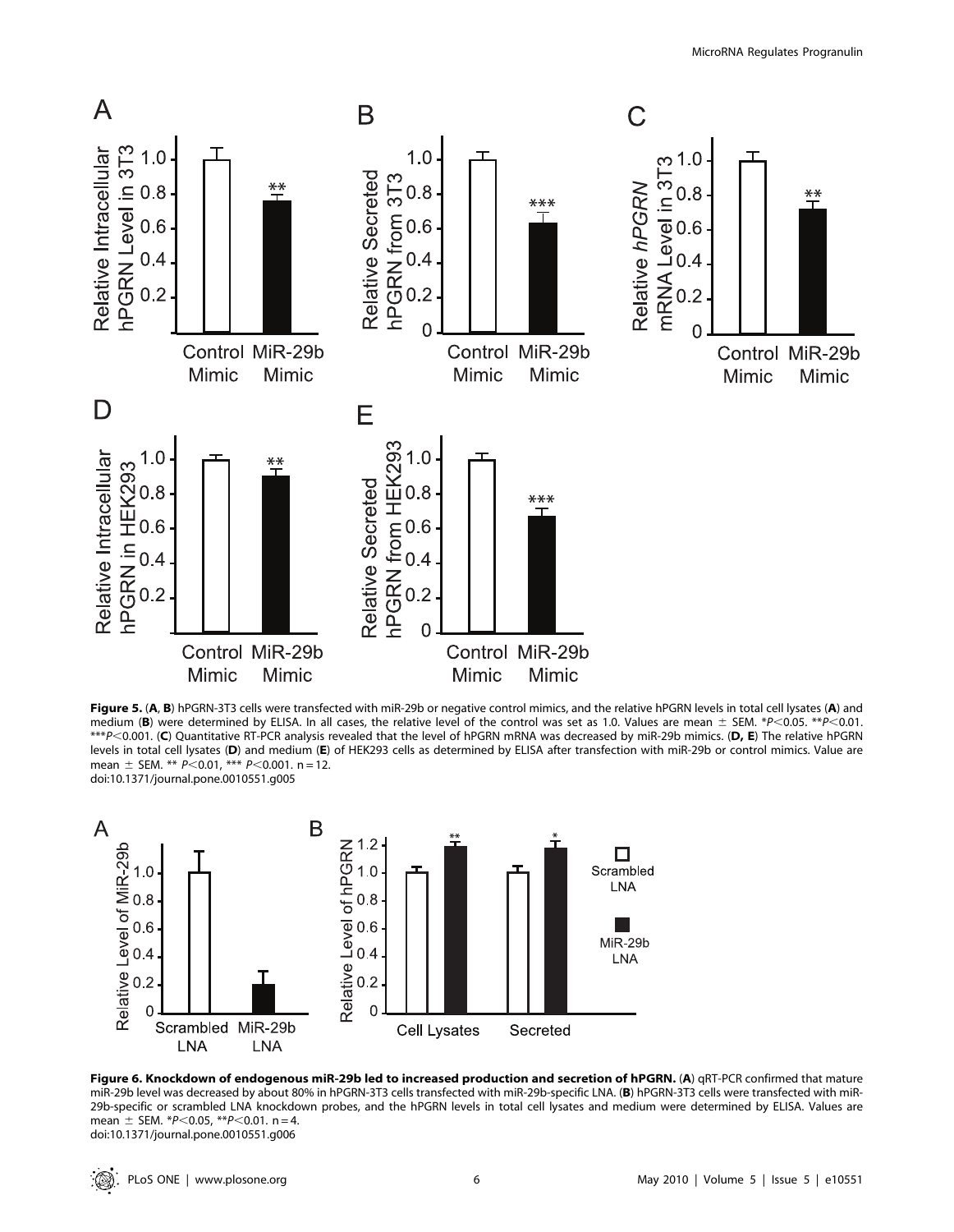hPGRN cDNA was cloned into the pcDNA3.1( $-$ ) vector between the EcoRI and HindIII sites.

# Mutagenesis

Mutagenesis of miR-29b and its putative target site in hPGRN 39UTR was carried out with the QuickChange Multi Site-Directed Mutagenesis kit (Stratagene) according to the manufacturer's instructions. For mutagenesis of miR-29b, 5'-CCCAAGA ACACTGATTTCAAATCCTGCTAGAC AATCAC-3' and 5'-AATCTA AACCAGG ATATGAAACCAGCTTCCTGAAGAA GC-3' were used. For mutagenesis of the miR-29b target site in hPGRN 3'UTR, 5'-GACCCTGTGGCCAGACACTTTTCC CTATCCACAG-3' was used.

#### Dual Luciferase Assay

HEK293FT cells were placed in 24-well plates the day before transfection. Firefly luciferase expression vectors (PGL3; 200 ng), miR-29b-pSuper or pSuper empty vector (200 ng), and Renilla luciferase expression vector (50 ng) were cotransfected into the cells with Lipofectamine 2000 (Invitrogen) following the manufacturer's instructions. Luciferase assays were performed 24 or 48 h later with the Dual Luciferase Reporter Assay System (Promega) as directed by the manufacturer. Firefly luciferase activity was normalized to Renilla luciferase activity. The experiments were carried out in quadruplicate.

#### Quantitative RT-PCR

Total RNAs were isolated from the hPGRN-3T3 stable cell line using the miRNeasy mini kit (Qiagen) according to the manufacturer's instruction. Total RNAs (10 ng) was reverse transcribed into cDNA with the TaqMan microRNA reverse transcription kit (Applied Biosystems) with miR-29b, miR-126 or U6 specific RT primers. The cDNAs were then used for real-time PCR reaction with Taqman MicroRNA assay kits specific for miR-29b, miR-126, and U6 (Applied Biosystems). miR-29b levels were normalized to miR-126 or U6 levels.

To quantify hPGRN mRNA levels, total RNAs were isolated from the hPGRN-3T3 stable cell line using the RNeasy mini kit (Qiagen) according to the manufacturer's instruction. Total RNAs (1 ug) were reverse transcribed into cDNA with the TaqMan reverse transcription kit (Applied Biosystems) using random hexamers primers. The cDNAs were then used for real-time PCR reaction with SYBR green PCR master mix (Applied Biosystems) using hPGRN primers 5'- CCTGGACCCCGGAG-GAGC-3' and 5'-ACGGTAAAGATGCAGGAGTGG-3', and human GAPDH primers 5'- TGCACCACCACCTGCTTAGC-3' and 5'- GGCATGGACTGTGGTCATGAG-3'. hPGRN levels were normalized to hGAPDH levels.

# Western Blotting

Total cell lysates were prepared using RIPA buffer (50 mM Tris, pH 7.5, 150 mM NaCl, 1% NP-40, 0.5% sodium deoxy-

#### References

- 1. Boxer AL, Miller BL (2005) Clinical features of frontotemporal dementia. Alzheimer Dis Assoc Disord 19: S3–S6.
- 2. Vossel KA, Miller BL (2008) New approaches to the treatment of frontotemporal lobar degeneration. Curr Opin Neurol 21: 708–716.
- 3. Hong M, Zhukareva V, Vogelsberg-Ragaglia V, Wszolek Z, Reed L, et al. (1998) Mutation-specific functional impairments in distinct tau isoforms of hereditary FTDP-17. Science 282: 1914–1917.
- 4. Hutton M, Lendon CL, Rizzu P, Baker M, Froelich S, et al. (1998) Association of missense and 5'-splice-site mutations in tau with the inherited dementia FTDP-17. Nature 393: 702–705.

cholate, 0.1% sodium dodecyl sulfate) with protease inhibitor cocktail (Thermo Scientific). Protein samples were separated by SDS-PAGE with 10% gels and transferred to polyvinylidine fluoride (PVDF) membranes. The following antibodies were used: rabbit polyclonal anti-hPGRN (1:1000; Alexis Biochemicals); goat polyclonal anti-hPGRN (1:1000; R&D Systems) and mouse monoclonal anti-actin (1:5000; Sigma).

#### Enzyme-linked Immunosorbent Assay (ELISA)

hPGRN-3T3 stable cells  $(1.2 \times 10^5 \text{ cells per well})$  were seeded in 12-well plates. The next day, the medium was changed to fresh Dulbecco's modified Eagle medium with 10% fetal bovine serum, and the cells were transfected 2 h later with 100 pmol of miRNA mimics (Dharmacon) (final concentration in the medium was 100 nM) or miRCURY LNA microRNA knockdown probes (Exiqon) (final concentration in the medium was 100 nM), using Lipofectamine 2000 (Invitrogen) as directed by the manufacturer. Total cell lysates were prepared with RIPA buffer 48–72 h later, and the medium was centrifuged at 13,000 rpm for 1 min to remove cell debris. Total cell lysates and culture medium were diluted 1:50 and 1:100, and hPGRN concentrations were detected with an ELISA kit (Alexis Biochemicals) according to the manufacturer's instructions.

# Measurement of endogenous hPGRN levels affected by miR-29b

HEK293FT cells  $(1.2\times10^5$  cells per well) were seeded in 12- well plates. The next day, the medium was changed to fresh Dulbecco's modified Eagle medium (DMEM) with 10% fetal bovine serum (FBS), and the cells were transfected 2 h later with 100 pmol of control or miR-29b miRNA mimics (Dharmacon) using Lipofectamine 2000 (Invitrogen) as directed by the manufacturer. The medium was changed to fresh DMEM with 10% FBS 24 h after the transfection, and the medium and cell lysates were collected 6 h later. Total cell lysates were prepared with RIPA buffer, and the medium was centrifuged at 13,000 rpm for 1 min to remove cell debris. Total cell lysates and culture medium were diluted 1:50, and hPGRN concentrations were detected with an ELISA kit (Alexis Biochemicals) according to the manufacturer's instructions.

#### Acknowledgments

We thank K. Ivey for help with miRNA target prediction, S. Ordway for editorial assistance, S. Mitchell and D. Jones for administrative assistance, and members of the Gao and Farese laboratories for comments.

### Author Contributions

Conceived and designed the experiments: RVFJ FBG. Performed the experiments: JJ LDH. Analyzed the data: JJ LDH RVFJ FBG. Wrote the paper: JJ RVFJ FBG.

- 5. Watts GD, Wymer J, Kovach MJ, Mehta SG, Mumm S, et al. (2004) Inclusion body myopathy associated with Paget disease of bone and frontotemporal dementia is caused by mutant valosin-containing protein. Nat Genet 36: 377–381.
- 6. Skibinski G, Parkinson NJ, Brown JM, Chakrabarti L, Lloyd SL, et al. (2005) Mutations in the endosomal ESCRTIII-complex subunit CHMP2B in frontotemporal dementia. Nat Genet 37: 806–808.
- 7. Baker M, Mackenzie IR, Pickering-Brown SM, Gass J, Rademakers R, et al. (2006) Mutations in progranulin cause tau-negative frontotemporal dementia linked to chromosome 17. Nature 442: 916–919.